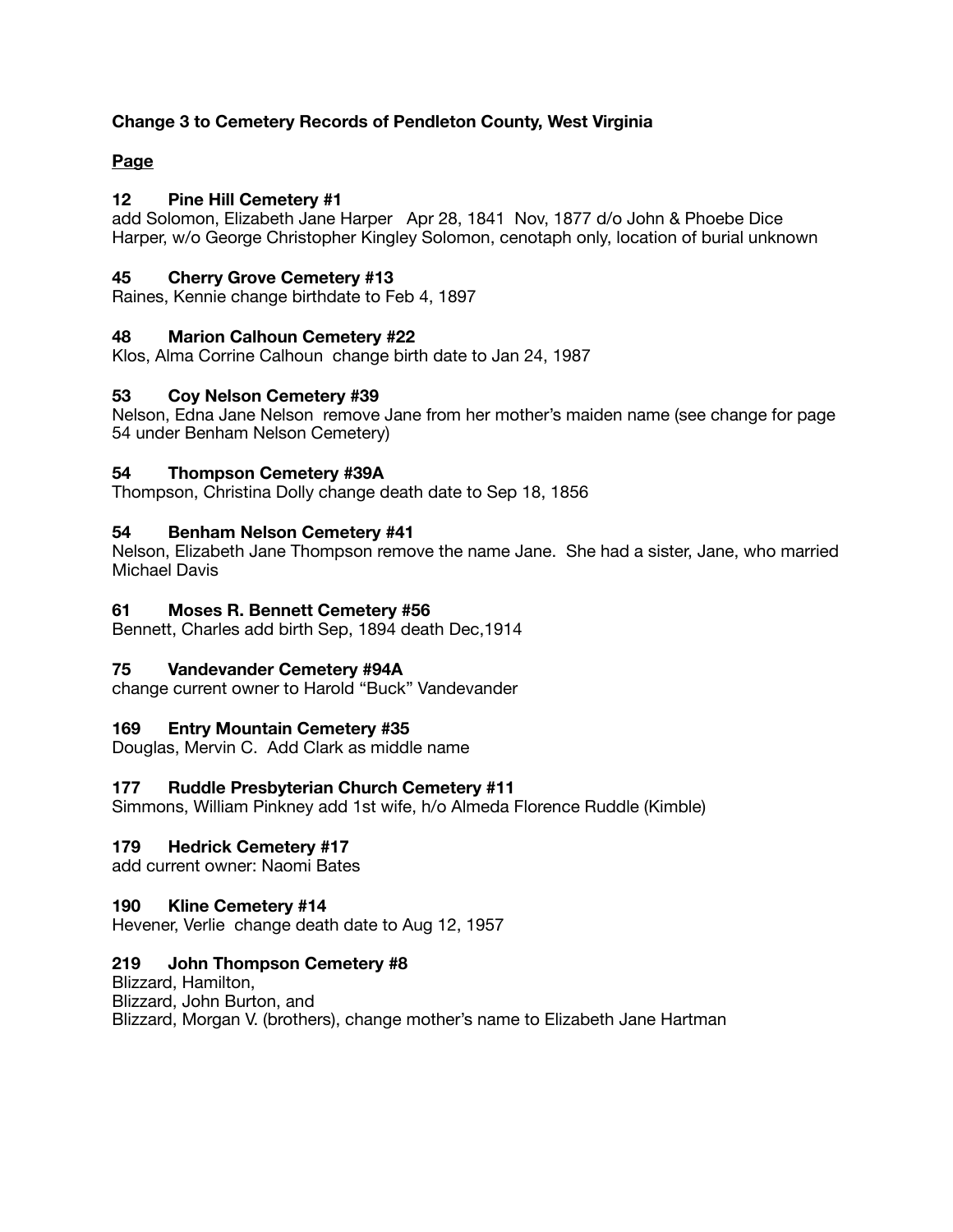## **226 Mallow Cemetery #21**

Thompson, Alta "Ottie" eliminate Churchill from father's name

Thompson, Arthur eliminate Churchill from father's name

Thompson, Atta "Attie" eliminate Churchill from father's name

Thompson, Churchill Edward J. remove the name Churchill here & in the index, change to s/o Willis H. & Christina Dolly Thompson, delete previous parentage

Thompson, Denise "Dinsey" eliminate Churchill from father's name

Thompson, Okey eliminate Churchill from father's name

Thompson, Rebecca Jane Hedrick eliminate Churchill from husband's name

Thompson, Vestie eliminate Churchill from father's name

#### **227 Hedrick Cemetery #23**

add Thompson, Ada Oct 8, 1888 Feb 25, 1912 d/o Edward J. & Rebecca Jane Hedrick Thompson.

Thompson, infant daughters (4) d/o Edward J. & Rebecca Jane Hedrick Thompson. remove **Churchill** 

#### **243 North Fork Cemetery #47**

Add Jakobsen, Marilyn Emilie Bolz Kelsey Mar 1, 1940 Sep 10, 2015 d/o Harry Edward & Lucille Mildred Burch Bolz. w/o Jarel Robert Kelsey & Finn Hoerup Jakobsen

### **257 North Fork Cemetery #47**

Wyant, Ora Lee change parentage information to s/o Peter Wyant & Sarah E. Bennett (Kile)

### **341 Rader-Mitchell Cemetery #13**

change current owners to Alda Simmons Berlin heirs

### **284 Sites Cemetery #21**

Bland, Steward Leonard change death date to June 15, 1946

#### **287 Dolly Cemetery #26**

Davis, Margaret Jane Thompson remove Margaret (her sister's name, see change on pg. 54)

### **296 Boggs-Phares Cemetery #52**

Vance, Nellie Marie Phares change s/o to d/o

### **314 St. Michael's Lutheran Church Cemetery #2**

Wilfong, Elias (add 2nd wife) h/o Catherine Elizabeth Rader Hoover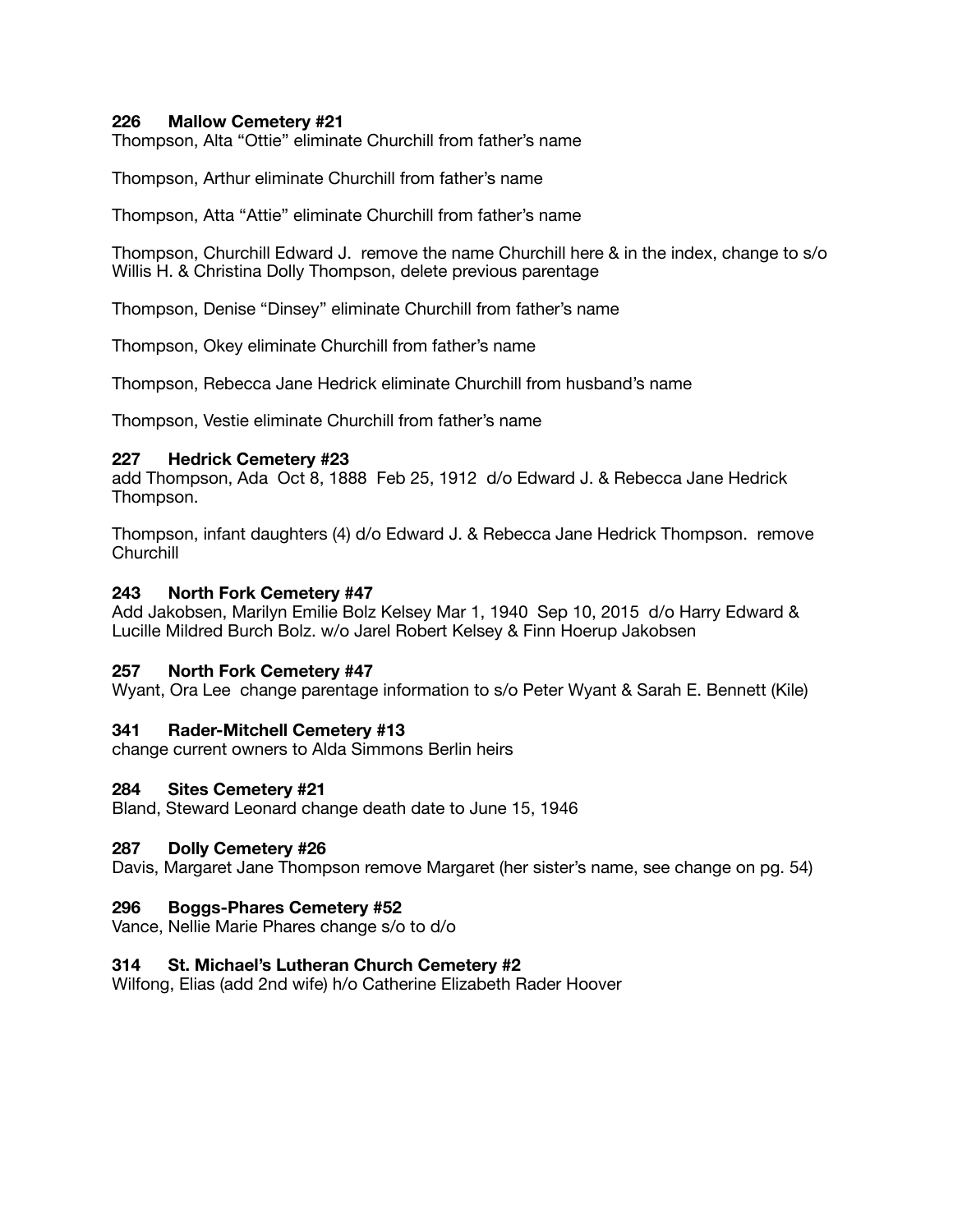### **327 Stone Cemetery #15**

Bodkin, J. W. [possibly Joshua W. Bokin 1850 Oct 1884 s/o Joshua & Barbara Propst Bodkin. h/o Eunice "Una" Catherine Propst.]

add C.P. Sep 29, 1855

add M.F.B. (next to J W Bodkin marker)

Hoover, Barbara Dunkle change death date to Oct 16, 1838 (on stone with Thomas Hoover Sr.)

Hoover, Catherine Elizabeth Rader change to Wilfong, Catherine Elizabeth Rader Hoover & (add 2nd husband) w/o Elias Wilfong

add new stone - Hoover, S.F. [possibly Hoover, Sallie F. Sep 11, 1878 Mar 21, 1897 d/o Jacob R. & Catherine Elizabeth Rader Hoover (Wilfong)], previously listed as H., S.F.

Hoover, Thomas Sr. add death date Oct 16, 1838 (on stone with Barbara Hoover)

remove slave grave BHTH, because it is the foot stone of Barbara Hoover and Thomas Hoover

Propst, Reuben add birth and death dates Jul 18, 1797 Apr 19,1859

Propst, Sidney Hoover add birth and death dates Mar 1, 1820 Dec 9, 1903

### **328 Stone Cemetery #15**

Puffenbarger, Adelia Florence change spelling to Adela

Puffenbarger, Eliza S. change birth date to Aug 19, 1831, age 51 y 7 m 6 da

under slave graves Ruleman, Henry C. R. change death date to Oct 1, 1849

### **359 Totten Chapel Cemetery #44**

Sinnett, Charles Arthur birth date disputed among records and stone. Unable to determine which is correct.

### **378 Cherry Hill Cemetery #1**

Judy, Zola B. Simmons change B. to Busa, change parentage to d/o William Pinkney & Almeda Florence Ruddle Simmons (Kimble)

### **385 Cherry Hill Cemetery #1**

Stump, Marty Robbins shares stone with uncle rather than half brother.

### **386 Cherry Hill Cemetery #1**

Vance, Gary Mark change parentage s/o Fred & Ruby Marie Harper Vance. He is the uncle of Stump, Marty Robbins, not half brother. Both boys were killed in an auto accident.

### **389 Kimble Cemetery #5**

Kimble, Erasmus Gilbert add 2nd wife, h/o Mary Davenport

### **402 Alt Cemetery #34**

Ayers, Sara E. Alt eliminate entry. She is interred in Jerusalem Cemetery in Randolph County.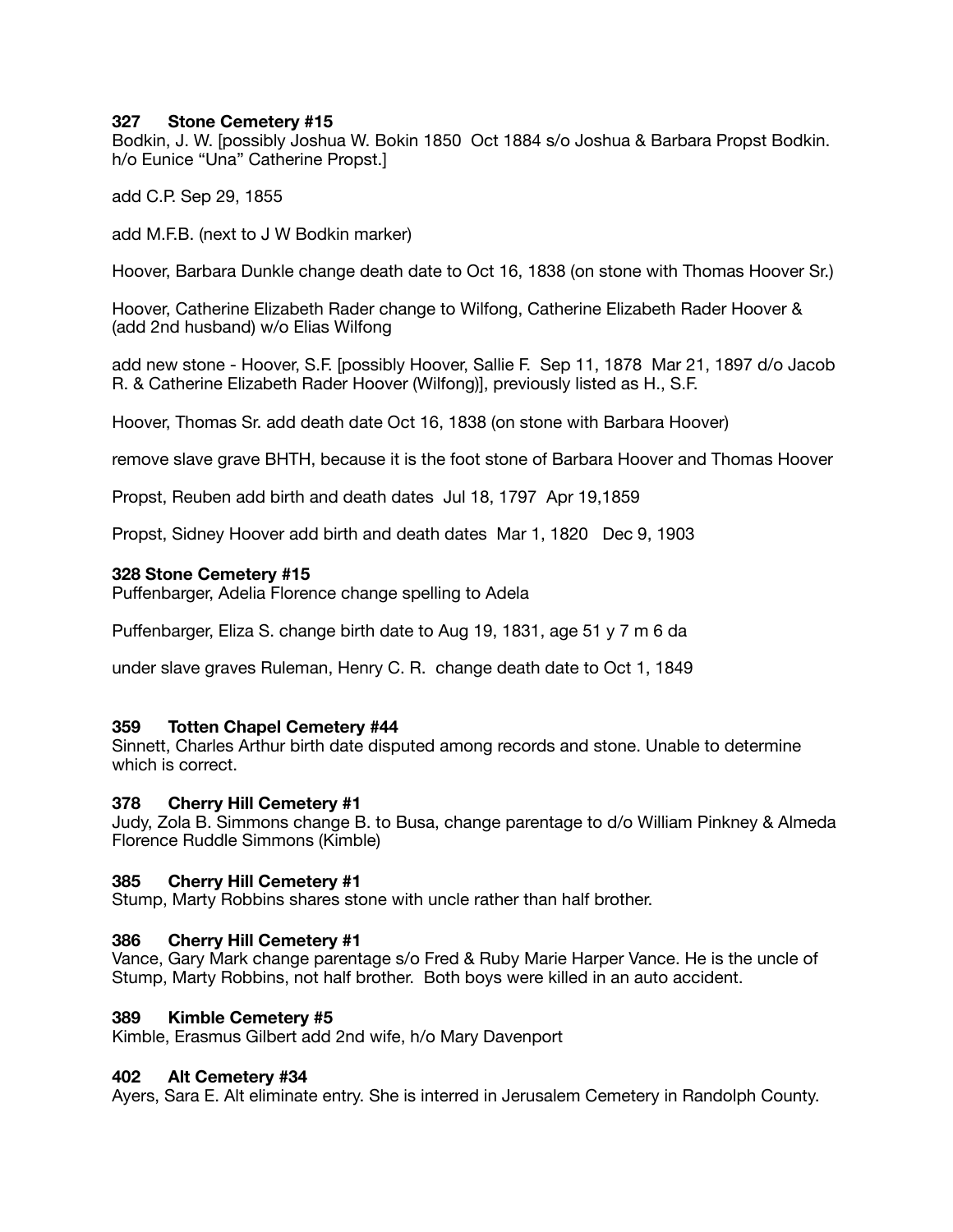# **404 Kimble Cemetery #36**

Kimble, Abraham Edward change from WWII Veteran to WWI Veteran

# **414 WWII Casualties**

Wimer, Ralph Hansel change death date to Jun 6, 1944, change mother's name to Lillie May Wimer Wimer.

The following entries denote World War I military service missed being documented in the Cemetery book. Thanks to Brenna Mitchell, author of *Boys of '19*, the story of Pendleton County youth sent off to fight in World War I. Simply add **Veteran, WWI**. Additional information on military unit may be in Brenna's book if wanted. Some additional changes to individual entries may be included below.

# **Page**

# **4 Pine Hill Cemetery #1**

Hartman, Austin Taylor

# **5 Pine Hill Cemetery #1**

Hartman, Jesse Philander Hoover, Melvin Franklin

# **12 Pine Hill Cemetery #1**

Sinnett, William Jennings

# **44 Cherry Grove Cemetery #13**

Bennett, Clinton Monroe

# **45 Cherry Grove Cemetery #13**

Raines, Kennie change birthdate to Feb 4, 1897

# **48 Teter Family Cemetery #23**

Teter, Jacob "Jake" Mitchell

# **129 Cedar Hill Cemetery #31**

Dickenson, Albert Foster

# **131 Cedar Hill Cemetery #31**

Eye, Robert Andrew

# **147 Cedar Hill Cemetery #31**

Moyers, Grover Cleveland Moyers, John Smith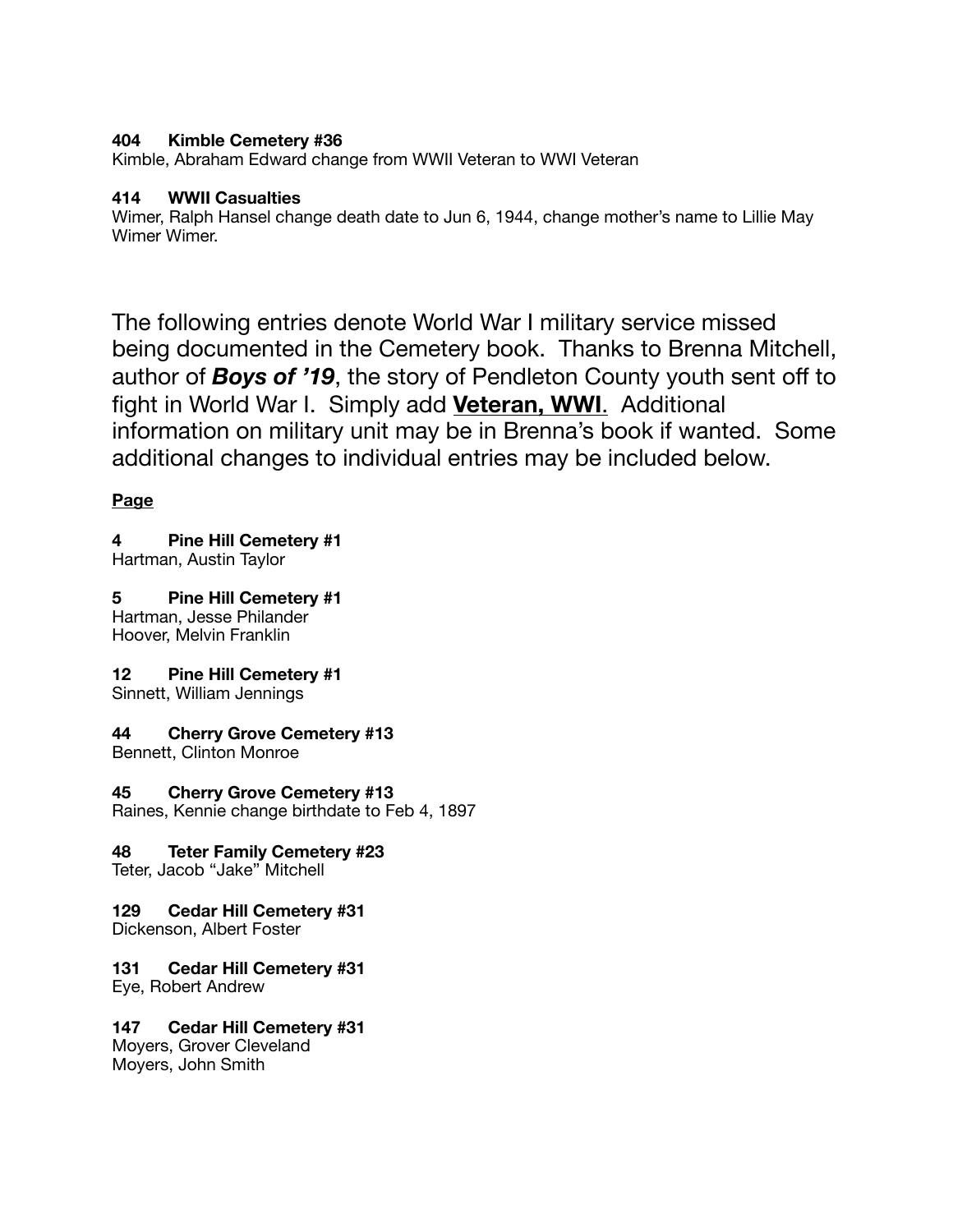#### **149 Cedar Hill Cemetery #31**

Murphy, Grover Cleveland

### **157 Cedar Hill Cemetery #31**

Simmons, Arlie Byron

# **164 Cedar Hill Cemetery #31**

Waggy, Harvey Ford

# **166 Cedar Hill Cemetery #31**

Wimer, Boyd

# **167 Cedar Hill Cemetery #31**

Wimer, William Glenn

# **176 Ruddle Presbyterian Church Cemetery #11**

Ruddle, George Ernest

# **184 Dean Cemetery #5**

Carr, Omar Dayton

### **192 Kline Cemetery #14**

Mitchell, Albert Ira

# **203 Judy Cemetery #38**

Borror, Millard Harrison

# **222 Jonas Hedrick Cemetery #15**

Hedrick, William

### **229 Day I Cemetery #28**

Lantz, Charles Marvin "Sears" entered military as Payne, later changed to Lantz. birth date disputed among records. Unable to determine which is correct

### **231 Smith Cemetery #35**

Painter, Jacob Edward

### **281 Vance Cemetery #12**

Vance, Adam Henry Vance, Clarence Vance, Ralph Solomon

### **289 Thompson Cemetery #28**

Turner, Decatur "Dick"

#### **299 John Wesley Sites Cemetery #63**  Sites, Ola "Olie"

**311 St. Michael's Lutheran Church Cemetery #2**  Eckard, Charlie